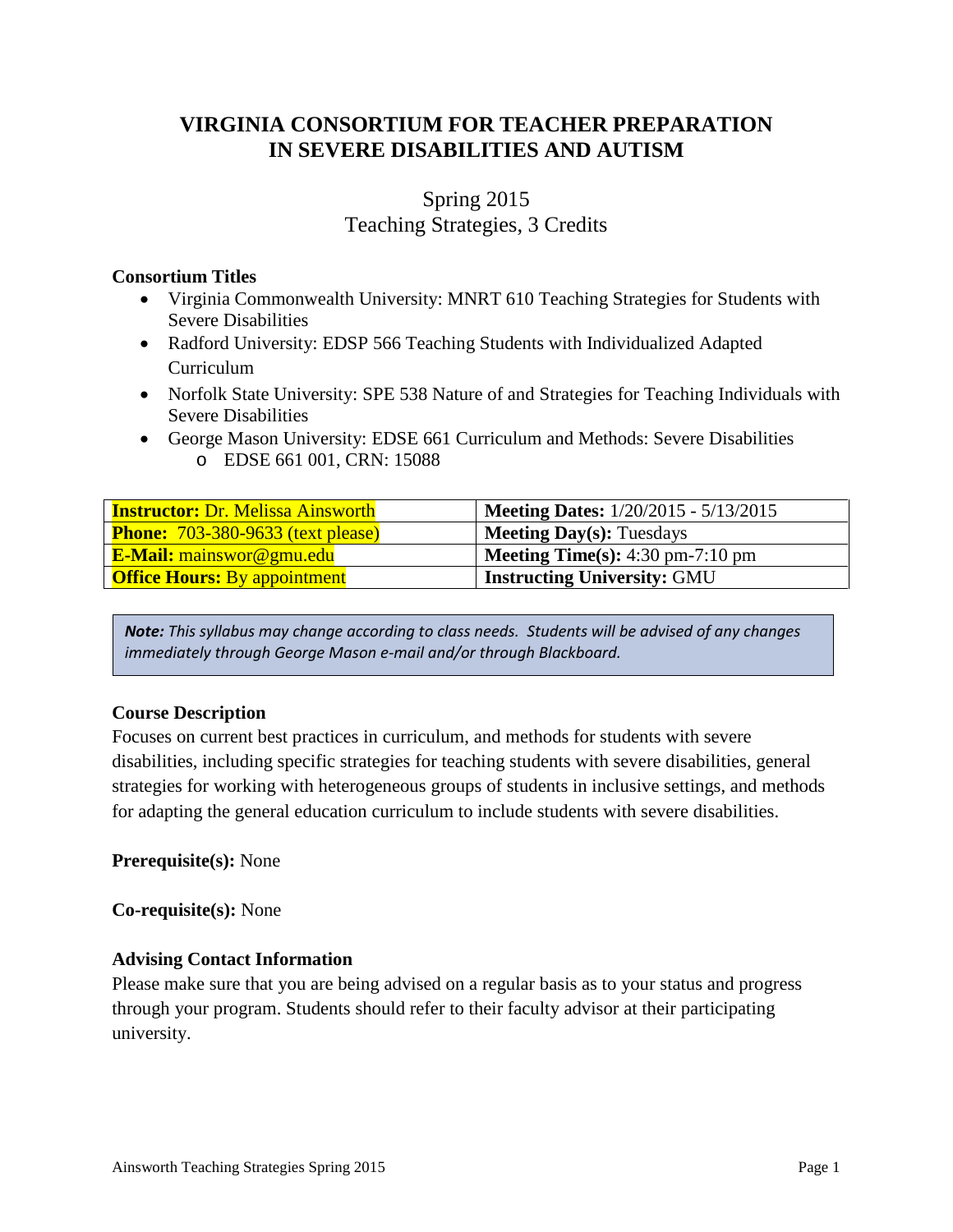# **Nature of Course Delivery**

Learning activities include the following:

- 1. Class lecture and discussion
- 2. Application activities
- 3. Small group activities and assignments
- 4. Video and other media supports
- 5. Research and presentation activities
- 6. Electronic supplements and activities via Blackboard

## **Learner Outcomes**

Upon completion of this course, students will be able to:

- Write IEPs so they define individualized sequences of measurable objectives for teaching needed functional skills that link to standards of learning general curriculum and begin with present level of performance and end with goal performance.
- Construct, use, and interpret nonstandard, informal skill assessment (such as task analysis and observation) to identify appropriate objectives, evaluate student performance during baseline and intervention, and make improvements in instruction for students with disabilities in an adapted curriculum across the K-12.levels.
- Assess target skills before (baseline probes) and during (instructional probes) instruction using direct observation or assessment of permanent products.
- Create dated graphs of student performance data using Excel; draw aim and trend lines using Excel.
- Use "raw" and graphed student performance data (along with aim and trend lines and problem analysis) to evaluate the effects of instruction and make data-based decisions for improving student performance.
- Embed instruction on targeted IEP objectives into functional daily routines and activities.
- Plan, implement, and evaluate instructional programs that use effective antecedent teaching strategies (e.g., observational learning, milieu approach, system of least intrusive prompts, simultaneous prompting, time delay, graduated guidance, picture assists, audio/ video-modeling, backward and whole task chaining) and consequent strategies (e.g., shaping, error correction, consequential strategies, and interspersed review).
- Write and implement an instructional plan that specifies a sequence of instructional objectives leading to a goal, uses a task analysis (for multiple step skills) or a skill sequence (for discrete skills), incorporates antecedent and consequence teaching strategies aimed at a specific stage of learning, and specifies a plan for collecting and analyzing student performance data on an ongoing basis.
- Understand general education teaching practices that promote inclusion of students with severe disabilities in the general education curriculum and support them in the least restrictive environment (e.g., curriculum and instructional adaptation, group instruction,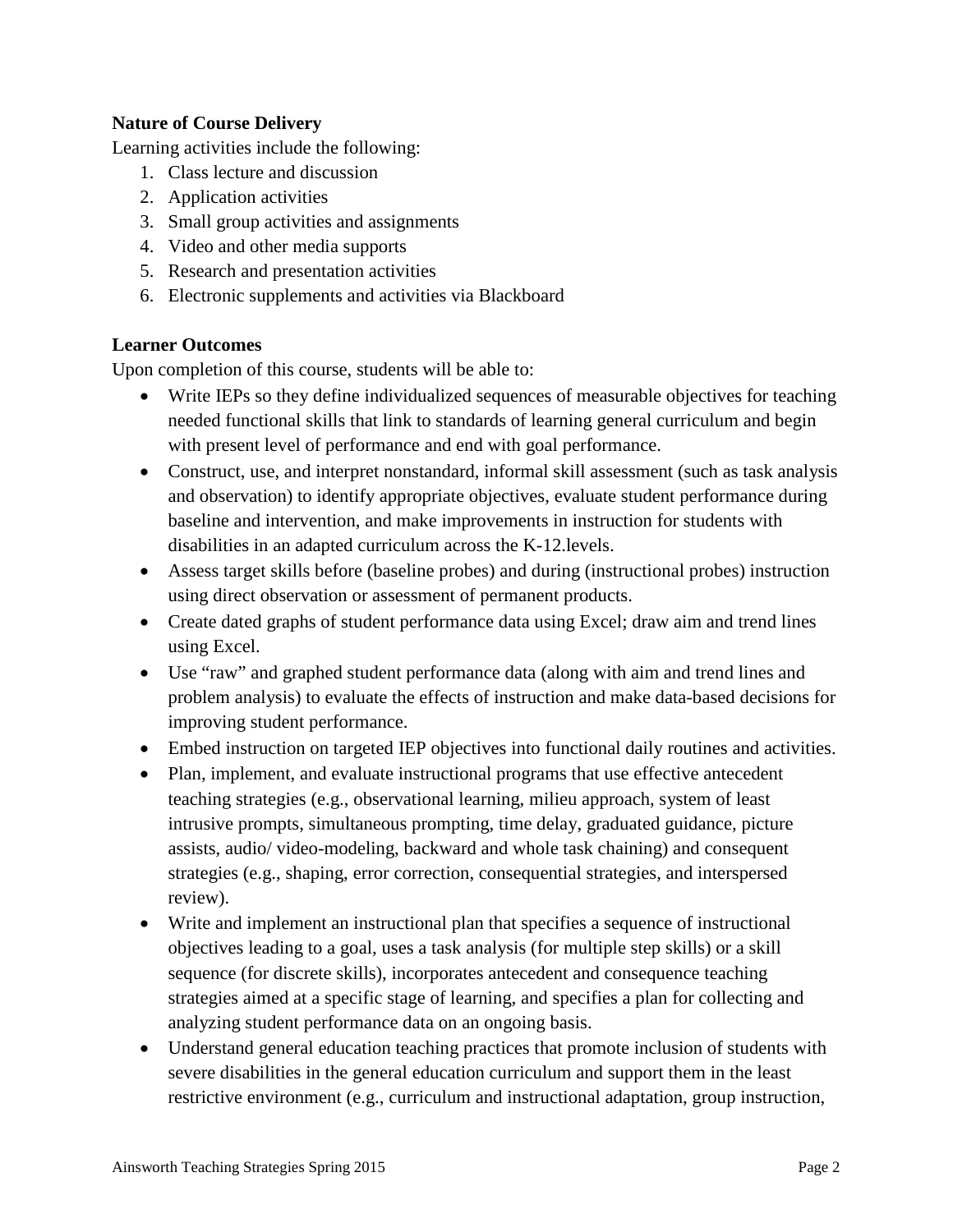self-management, schedule following, cooperative learning, peer tutoring). Understand when and how to use small group instruction, peer tutoring, community-based instruction, simulated instruction, video-modeling instruction, and instruction involving both typical students and students with disabilities.

- Apply a model to plan with general educators any adaptations and modifications that are needed in the general education curriculum and class activities in order to meet the instructional needs of students with severe disabilities.
- Train paraprofessional support staff to use appropriate teaching methods and supportive interaction styles with students to support students without encouraging dependency. Provide these staff members with supervision and feedback.

# **Required Textbooks**

Snell, M.E., & Brown, F. (2011). *Instruction of students with severe disabilities* (7<sup>th</sup> ed.). Upper Saddle River, NJ: Prentice Hall.

# **(GMU) Digital Library Option**

The Pearson textbook(s) for this course **may be** available as part of the **George Mason University Division of Special Education and disAbility Research Digital Library**. Please note that not all textbooks are available through this option. Visit the links below before purchasing the digital library to ensure that your course(s) text(s) are available in this format. The division and Pearson have partnered to bring you the Digital Library; a convenient, digital solution that can save you money on your course materials. The Digital Library offers you access to a complete digital library of **all Pearson textbooks** and MyEducationLabs used across the Division of Special Education and disAbility Research curriculum at a low 1-year or 3-year subscription price. Access codes are available in the school bookstore. Please visit [http://gmu.bncollege.com](http://gmu.bncollege.com/webapp/wcs/stores/servlet/BNCBHomePage?storeId=15552&catalogId=10001&langId=-1) and search the ISBN. To register your access code or purchase the Digital Library, visit:

<http://www.pearsoncustom.com/va/gmu/digitallibrary/education/index.html>

- <sup>1</sup> 1 year subscription \$200 ISBN-13: 9781269541411
- 3 years subscription \$525 ISBN-13: 9781269541381
- Individual e-book(s) also available at the bookstore link above or at <http://www.pearsoncustom.com/va/gmu/digitallibrary/education/index.html>

## **Recommended Textbooks**

American Psychological Association (2009). *Publication manual of the American Psychological Association*  $(6<sup>th</sup>$  ed.). Washington, DC: Author.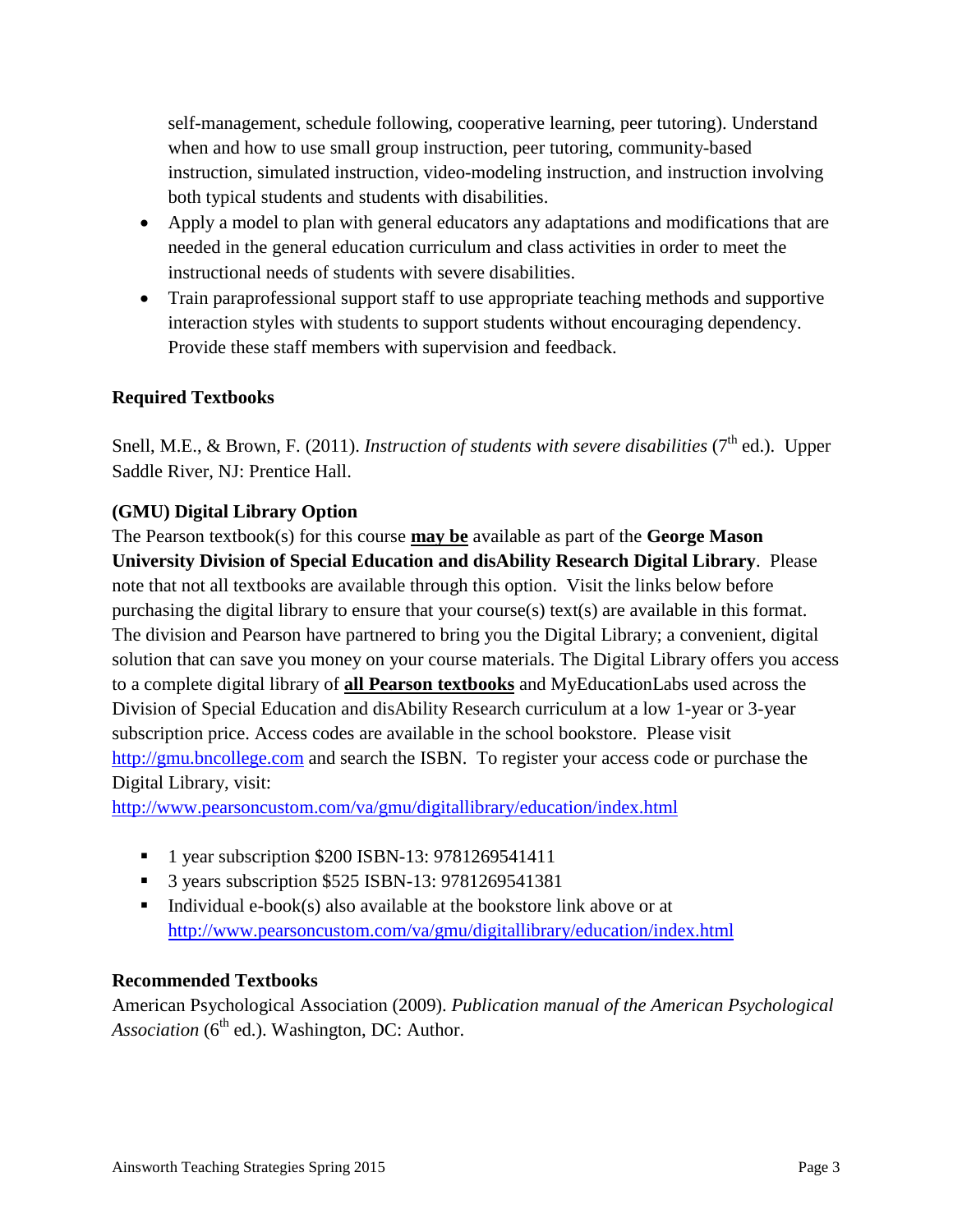#### **Required Resources**

None

### **Additional Readings**

As assigned and found on Blackboard under the "Readings" tab

### **Course Relationships to Program Goals and Professional Organizations**

This course is part of The Virginia Consortium for Teacher Preparation in Severe Disabilities, a grant from the Virginia Department of Education that includes George Mason University, Virginia Commonwealth University, Radford University, and Norfolk State University. Through the completion of the SD Consortium program, students are eligible for teacher licensure in the Commonwealth of Virginia in the area of Special Education – Adapted Curriculum K-12. This program complies with the standards for teacher licensure established by the Council for Exceptional Children (CEC), the major special education professional organization. The CEC standards that will be addressed in this class include Standard 1: Learner Development and Individual Learning Differences, Standard 2: Learning Environments, Standard 4: Assessment, Standard 5: Instructional Planning and Strategies, Standard 6: Professional Learning and Ethical Practices, & Standard 7: Collaboration. (Updated Fall 2014 to align with the revised CEC Standards)

## *Course Policies & Expectations*

### Attendance.

Students are expected to attend all class sessions during the course. As adult learners, you make personal decisions about enacting professional responsibilities, including those as a student. Students are expected to arrive on time and stay for the duration of class time. Attendance, timeliness, and professionally relevant, respectful and active participation are expected. Attendance and professional participation at all sessions is very important because all of the activities in class are planned in such a way that they cannot be recreated outside the class session.

In the unlikely event that you are not able to attend, it is your responsibility to make arrangements to obtain notes, handouts, and lecture details from another student. Students who are absent are held responsible for the material covered including assignment discussions/clarifications/explanations and assignments given and due. It is your responsibility to arrange with another student for collection of materials and to promptly obtain class notes, handouts, lecture details, explanations of content, and procedures/assignments, etc. It is also recommended that you notify the instructor about absences in advance or within 24 hours after an absence.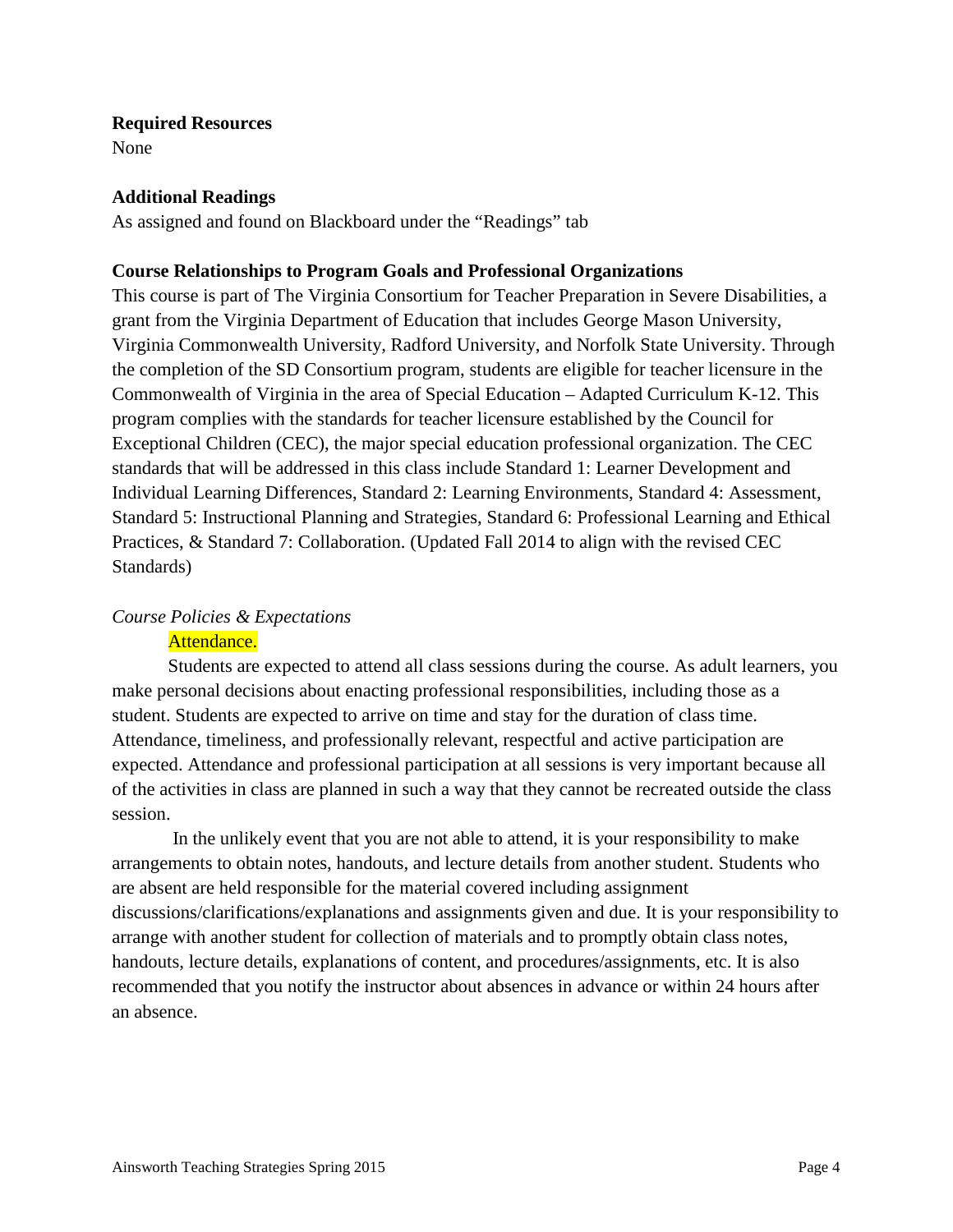# Late Work.

All assignments must be submitted on or before the assigned due date. In fairness to students who make the effort to submit work on time, 5% of the total assignment points will be deducted each day from your grade for late assignments. After one week, NO POINTS will be awarded towards any assignments and the assignment will no longer be accepted. A score of 0 will be entered into the grade book for that assignment.

## **TaskStream Submission**

Every student registered for any Special Education course with a required performance-based assessment is required to submit this assessment, *Instructional Plan and Implementation* to TaskStream (regardless of whether a course is an elective, a onetime course or part of an undergraduate minor). Evaluation of the performance-based assessment by the course instructor will also be completed in TaskStream. Failure to submit the assessment to TaskStream will result in the course instructor reporting the course grade as Incomplete(IN). Unless the IN grade is changed upon completion of the required TaskStream submission, the IN will convert to an F nine weeks into the following semester.

If you have never used TaskStream before, you MUST use the login and password information that has been created for you. This information is distributed to students through their UNIVERSITY email, so it is very important that you set up your UNIVERSITY email. For more TaskStream information, go to [http://cehd.gmu.edu/api/taskstream.](http://cehd.gmu.edu/api/taskstream) **Grading Scale**

A 95 – 100 points A- 90 – 94 points  $B$  80 – 89 points C 70-79 points F 69% and below

Note: Spelling, grammar and writing style are important components of professional writing. Accurate, clear, concise writing is required of all professionals and will be considered in the grading of all assignments. Written assignments will be evaluated for content, clarity, format, cohesiveness, and use of person-first language. Additionally, points will be deducted for spelling, grammatical, and word processing errors.

All written papers should follow the American Psychological Association format  $(6<sup>th</sup>$  edition) <http://www.apa.org/publications/>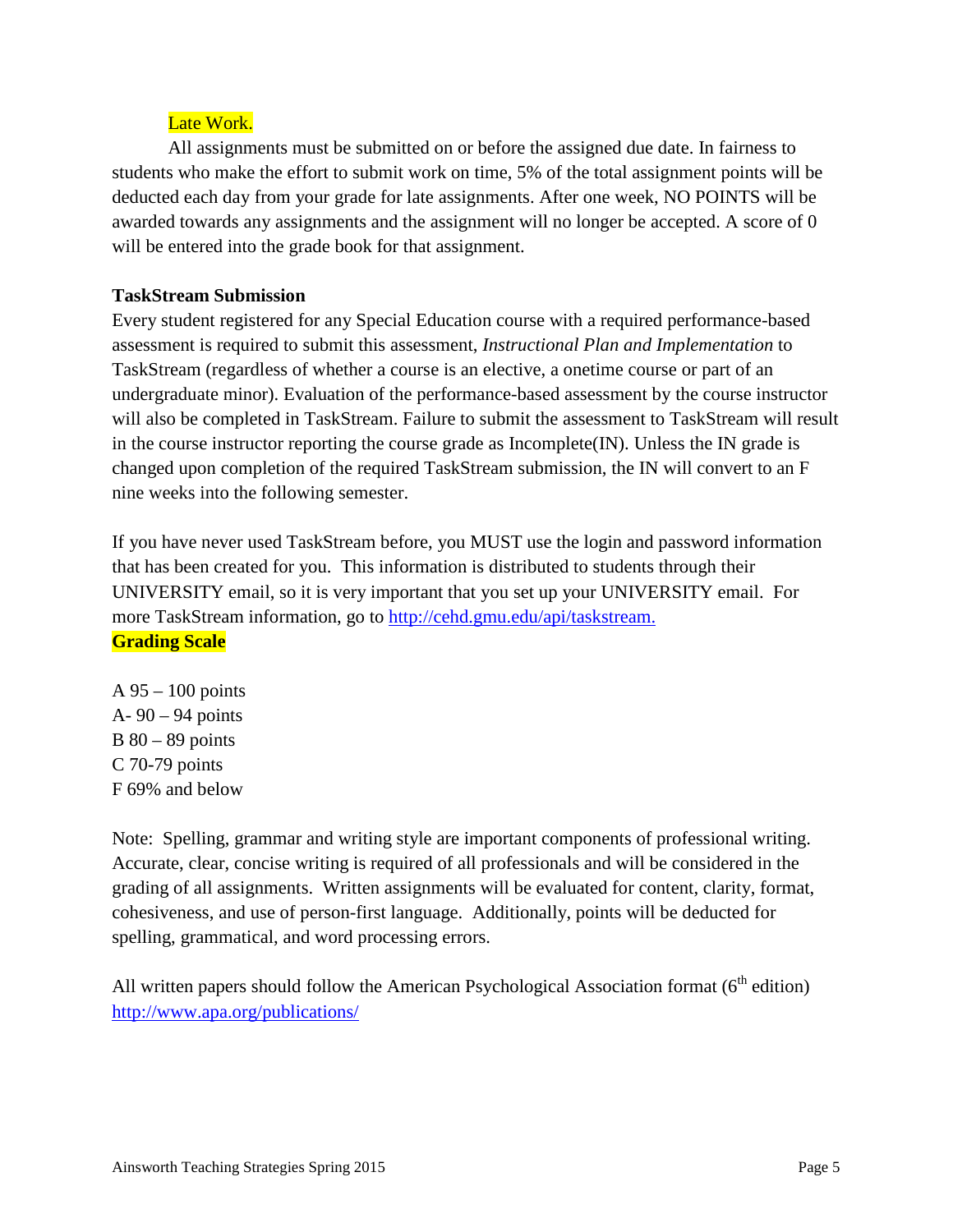### **Assignments**

### **Performance-based Assessment (TaskStream submission required).**

The performance-based assessment for this course is the Detailed Instructional Program. See the *Other Assignments* section for complete assignment information.

### **Performance-based Common Assignments (No TaskStream submission required).**

There are no common assignments.

#### **Other Assignments.**

#### **In-Class Quizes: 100 points possible total**

There will be 5 unannounced quizzes/reading checks throughout the semester. Each quiz is worth 25 points. I will drop the lowest one for a total of 100 possible points.

#### **Classroom plan: 100 points possible**

This assignment will require that you submit an hour by hour classroom plan for your students with disabilities for 5 consecutive days. Additionally, you will include 4 complete lesson plans (one for each subject that you teach). If you do not teach in a classroom for students with severe disabilities, you will need to do one of the alternative assignments. A detailed description of the class plan is available on Blackboard.

#### **Instructional Program (Signature Assignment)**

Course participants must identify and work with an appropriate target student with severe Disabilities\*\* ages 5-21 who is participating in the adapted curriculum. You will need permission to read this student's confidential file, and engage in observation, interview, instruction and assessment activities with that student and her/his family and team members in order to complete the major assignments for the class. It is your responsibility to identify an appropriate target student. It is expected that you will need at least 20-25 hours across the course of the semester to engage in instructional and assessment activities with your target student, their family and team members. Please see Blackboard for a detailed description and rubric.

In this assignment you will develop and implement an instructional program for teaching a skill to a student with **severe** disabilities

\*\* An appropriate target student must have an intellectual disability with a reported IQ below 70. Appropriate target students may have concurrent physical or sensory disabilities or autism.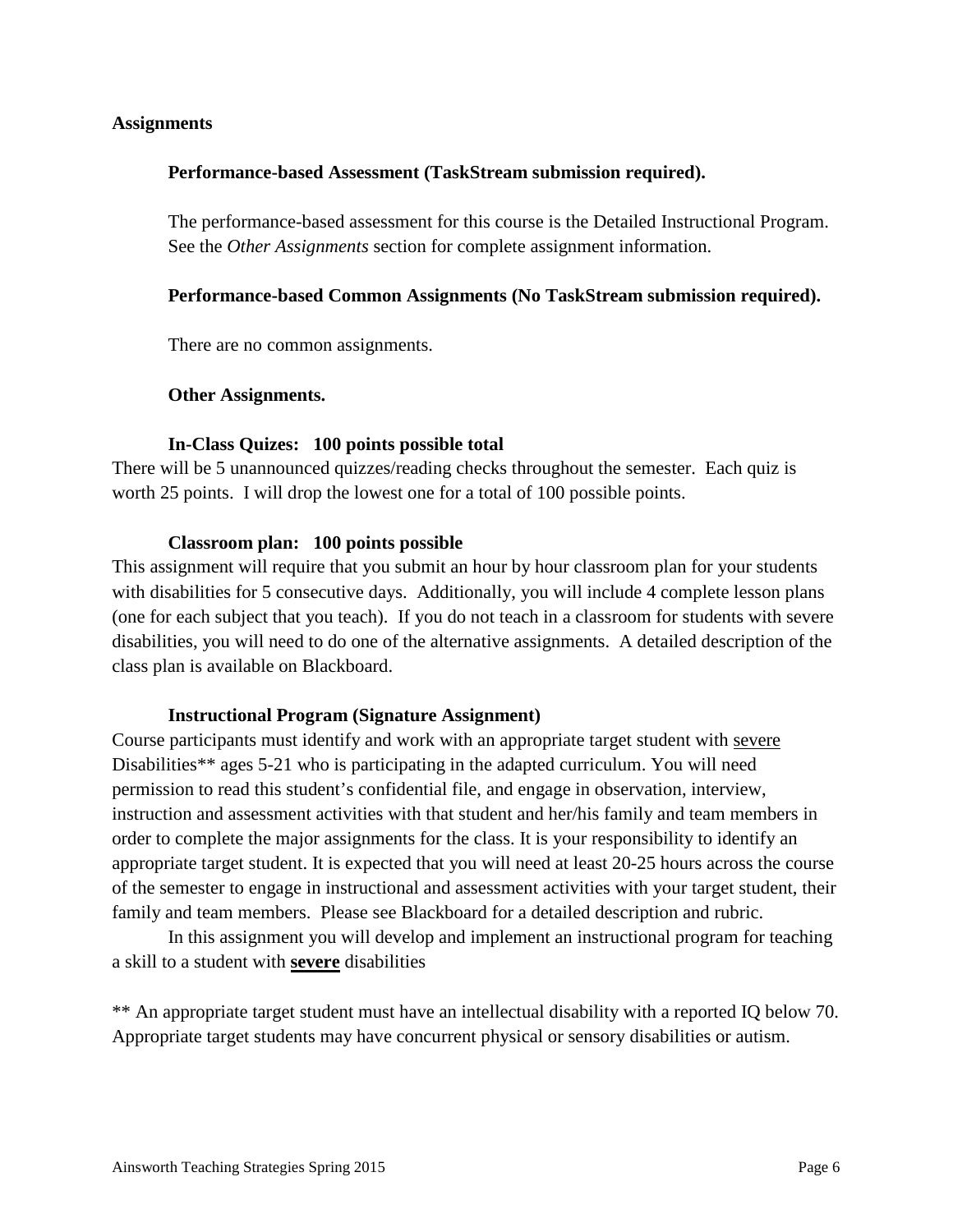This assignment has 3 Parts. *Each part will be graded individually*.

# **Part 1: Detailed Instructional Program Proposal (5 points)**

An *instructional plan proposal must be submitted and approved by the instructor* before you can begin the assignment. You will receive the full 5 points upon submitting your proposal. No partial credit will be given.

You will need to submit a one paragraph proposal prior to implementing the program in which you:

• Provide the student/individual information: age, school placement, identified eligibility and/or disability, level of academic ability, other pertinent information such as verbal abilities and physical or behavioral limitations. (this information may be bulleted)

• Briefly Identify the objective and provide a rationale for teaching it to this person, Identify the teaching strategy selected

# **Part 2: Draft of the first section: (50 points).**

Based upon instructor feedback, students may select to rewrite this section before it is resubmitted with part 3 on final due date as listed in the syllabus. Regardless of rewriting, part 2 must be handed in with part 3 for a complete paper on the final due date.

○ Write the instructional program plan or method:

- Describe student/individual thoroughly
- Describe the setting where instruction will occur
- Describe the collaborative teaming you used to plan
- Include a complete instructional objective (conditions, behavior, and criterion and develop a data collection method and data collection sheets,)
- Describe teaching procedures, including antecedents, teaching strategies and consequences

## **Part 3: 100 points possible**

○ Implement and record data on the program which you will present in a results section of your paper (**You must turn in your Data collection sheets with the final product)**

○ Provide a discussion of the program including evaluation of the program based on student performance, and limitations/suggestions for changes in future implementation. We will discuss the details in subsequent class sessions.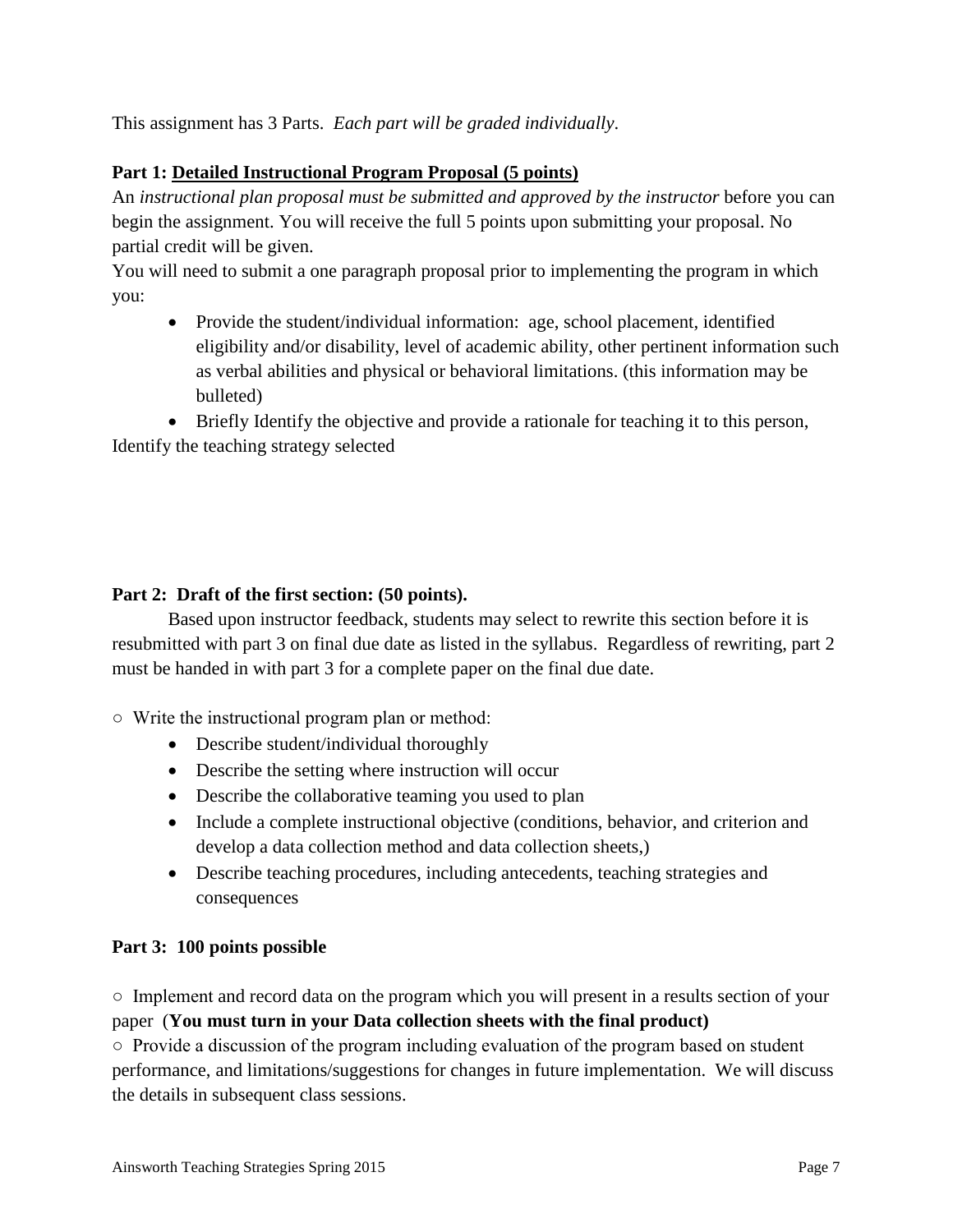\*\*(Please note that if you do not currently teach students with severe disabilities you will need to find a student outside of your class to develop a plan for.)

| Date due   | Section due                                               | points |
|------------|-----------------------------------------------------------|--------|
| January 27 | 1 (Instructional plan proposal) $\mid$ 5 (all or nothing) |        |
| March 3    | 2 draft                                                   | 50     |
| April 7    | 2 & 3                                                     | 150    |

Instructional Plan sections and due dates

:

### **Schedule**

A draft class schedule of class topics, due dates and reading assignments is available on the last page of this syllabus as well as on Blackboard. Please note that this schedule may change due to the needs of the class, inclement weather or at the instructor's discretion. If there is a change in the class schedule, students will be notified and an updated schedule will be available on blackboard.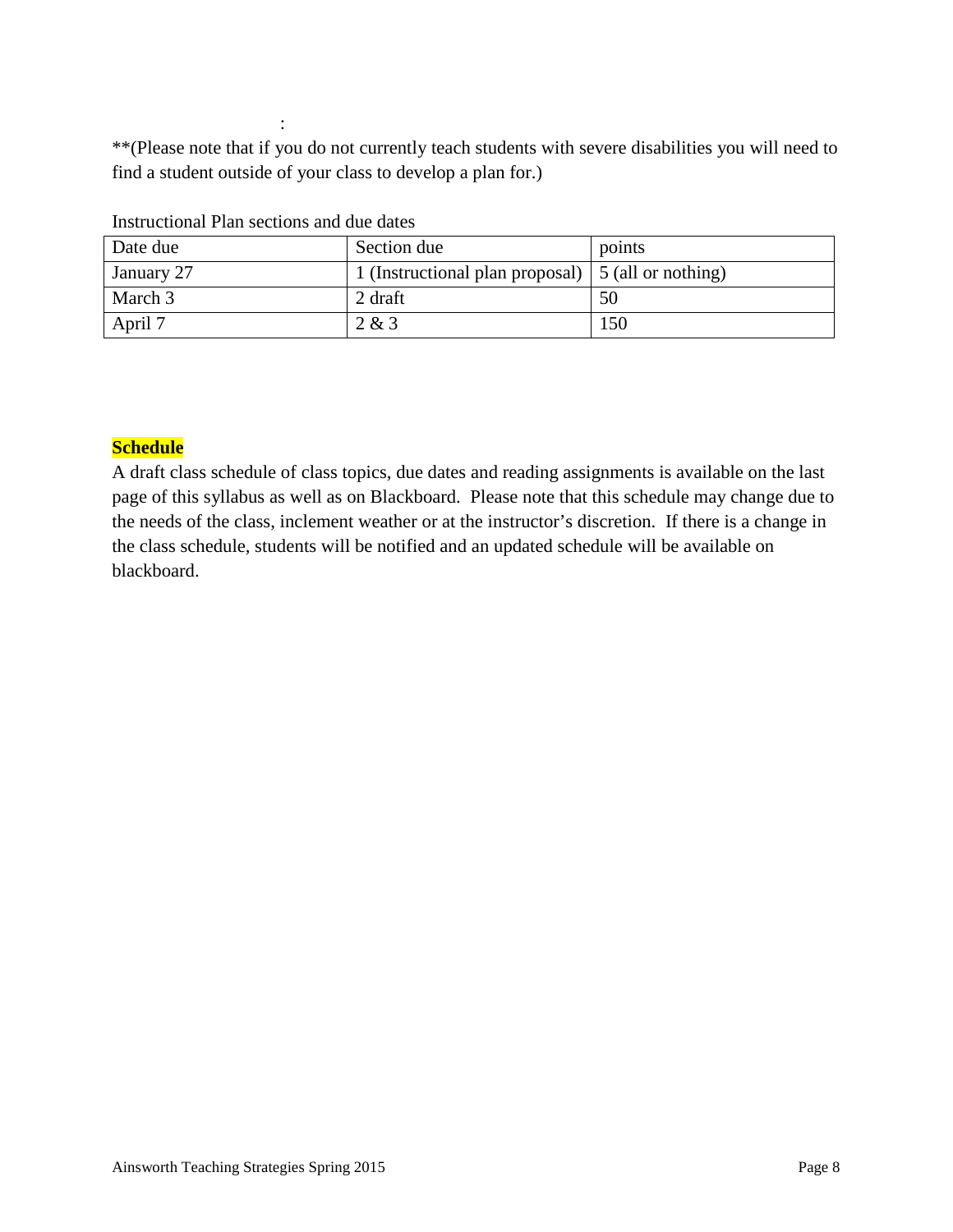# **SD CONSORTIUM SYLLABUS STATEMENTS AND POLICIES**

### Honor Code

Each university has its own honor code and it is important for you to review the honor code at your university. However, all students taking this course, regardless of the university they are enrolled in, are expected to follow this honor code and also to pledge all assignments and their exam to indicate that they have followed the honor code. A pledge means that you have not cheated or plagiarized, nor have you given or received assistance that violated the description of how assignments are to be completed for this course. The shortened version may be used: "Pledged" followed by the date and your full name (typed "signatures" will be OK for assignments/tests submitted electronically).

A complete copy of each university's Honor System document is available through

GMU:<http://mason.gmu.edu/~montecin/plagiarism.htm>

VCU: [www.students.vcu.edu/rg/policies/rg7honor.html.](http://www.students.vcu.edu/rg/policies/rg7honor.html)

Radford: [http://www.radford.edu/~dos-web/handbook02-03/Honor\\_Code.pdf](http://www.radford.edu/~dos-web/handbook02-03/Honor_Code.pdf) NSU: [http://www.nsu.edu/student\\_judicial/policy.html](http://www.nsu.edu/student_judicial/policy.html)

### Accommodations for Disability

At all the participating universities, accommodations can be made with the instructor if a student has a disability. If this is relevant to you, please contact me on the first night of class (can be through email) and indicate both what the disability is and how your university has made accommodations for you in the past. I will discuss (via email) this further with you until we reach consensus. University specific information regarding eligibility, services and accommodations can be found at:

GMU:<http://www.gmu.edu/student/drc/> VCU:<http://www.students.vcu.edu/dss/index.html> Radford:<http://www.radford.edu/~dro/> NSU:<http://www.nsu.edu/disabilityservices/index.html>

### Inclement Weather

If classes are cancelled at George Mason University, a message will be posted on the class Blackboard site and all class members will receive an email. Because such cancellations are often at the last minute, it may be difficult to get this message prior to leaving for class. If in doubt, dial the University phone number (703-993-1000) or visit the university website (www.gmu.edu). Do not email us; I will email you regarding weather as soon as it is announced. Please note, the cancellation of classes due to inclement weather is determined by the decision of the instructing university only. If the instructing university is open and operational then you are expected to attend class.

### Cell Phones and Weapons

All cell phones and beepers should be deactivated while in the classroom. Also, University rules at all participating universities prohibit the possession any firearm, other weapon, or explosive. Please consult the student handbook and your university for specific information concerning this policy at your university.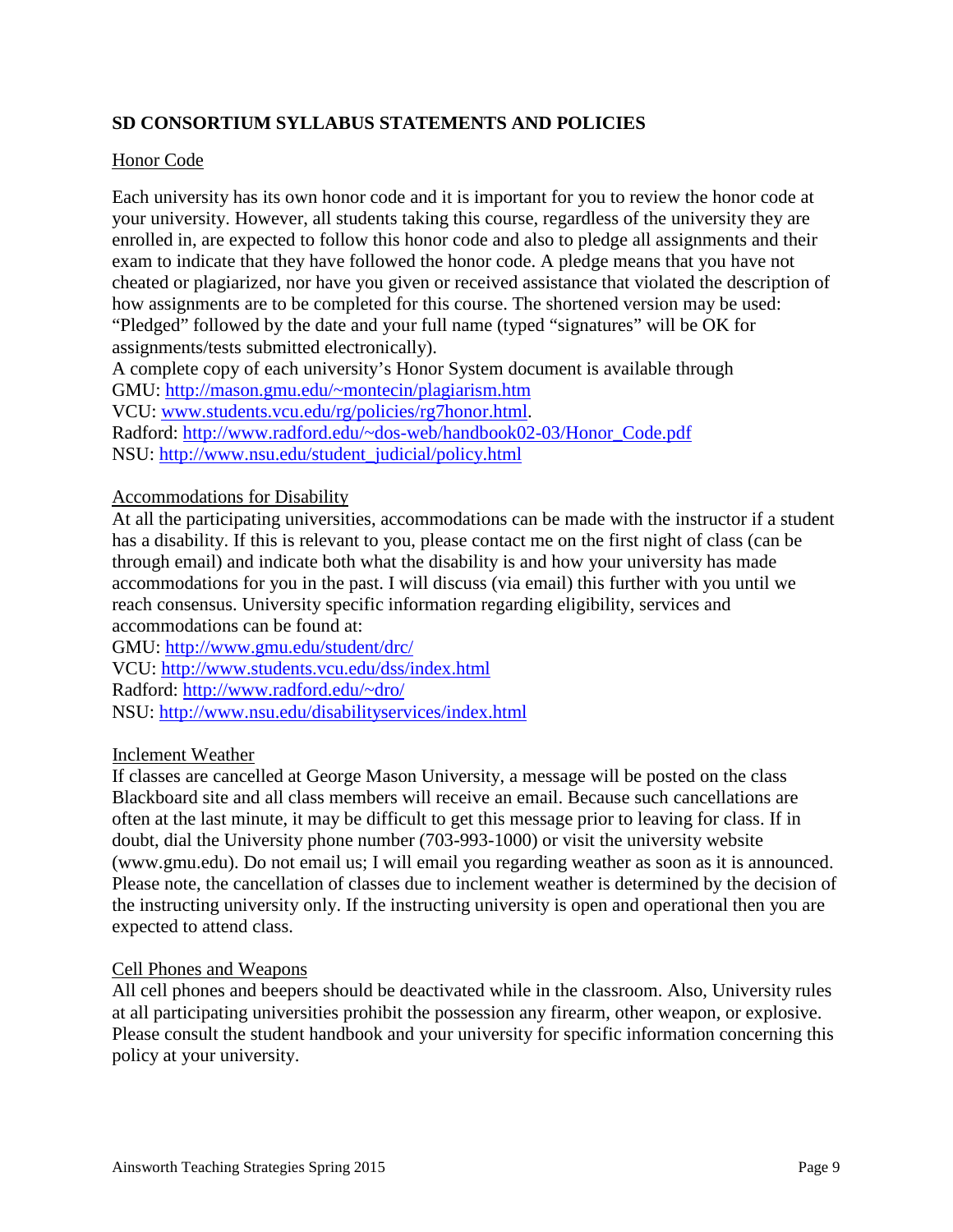### Course Materials

This course gives you access to PowerPoint files, class lecture notes, handouts, and copyrighted articles. For the articles (available both on Blackboard and on a class CD), copyright laws must be followed: print only one copy per student. The PowerPoint presentations, notes, and handouts are provided on Blackboard for your convenience and to facilitate your mastery of concepts presented in this course; PowerPoints should be available on Blackboard by noon of the class day or sooner. If you plan to print copies of PowerPoint slides, this must be done before class begins (before 4:30 pm or 7:20 pm) and using a 3 or more slides per page handout format (do not print full slide pages). All of these materials should be regarded as authored materials, which if used or referred to must be fully credited through reference to the author, the class, and date. If used beyond citation, permission of the instructor/author is required.

### Technology Proficiencies

All students participating in this course are expected to be proficient in several technology skills. Students are expected to be proficient in using the Internet and have reliable and consistent Internet access. Students are also expected to have an active email account and to check email regularly. This course requires students to use Blackboard, which is our online course management system located at [http://mymason.gmu.edu](http://mymason.gmu.edu/) 

NON GMU Students: Your login for Blackboard Organizations is: *x\_first name.last name* For example John Smith's username would be: x\_john.smith Your password is: *bbcommunity*

Students are expected to login to this system frequently and be proficient in using its features. Students are expected to be proficient in using the computer, which includes downloading and saving files, typing, and word processing skills. Students participating in this course are expected to use Microsoft Word for all written assignments. Furthermore, students are expected to use Microsoft PowerPoint and Adobe Acrobat Reader for class documents located on the Blackboard website.

### TaskStream Submission

TaskStream [\(www.taskstream.com\)](http://www.taskstream.com/) is an electronic portfolio and assessment management tool that the SD Consortium is utilizing in part to meet accreditation requirements for the National Council of Accreditation of Teacher Education (NCATE) as well as for student portfolio evaluation purposes. **EVERY student taking this course at EVERY university IS REQUIRED to upload and submit the signature assignment for this course to TaskStream for evaluation by the end of the semester. Directions for submitting assignments are available on Blackboard in the** *TaskStream* **folder within the** *Syllabus* **section.** 

The signature assignment(s) for this class is: *Detailed Instructional Program*

### Remote Site Student

It is the policy of the consortium that students attending classes at university sites are expected to be present at those university sites during class time. However, there are situations in which students are unable to attend classes at the university sites and may be permitted to take a course as a "remote site" student. To be considered, students must meet the **requirement of more than 90 minutes of one-way travel time to the closest participating university (under normal**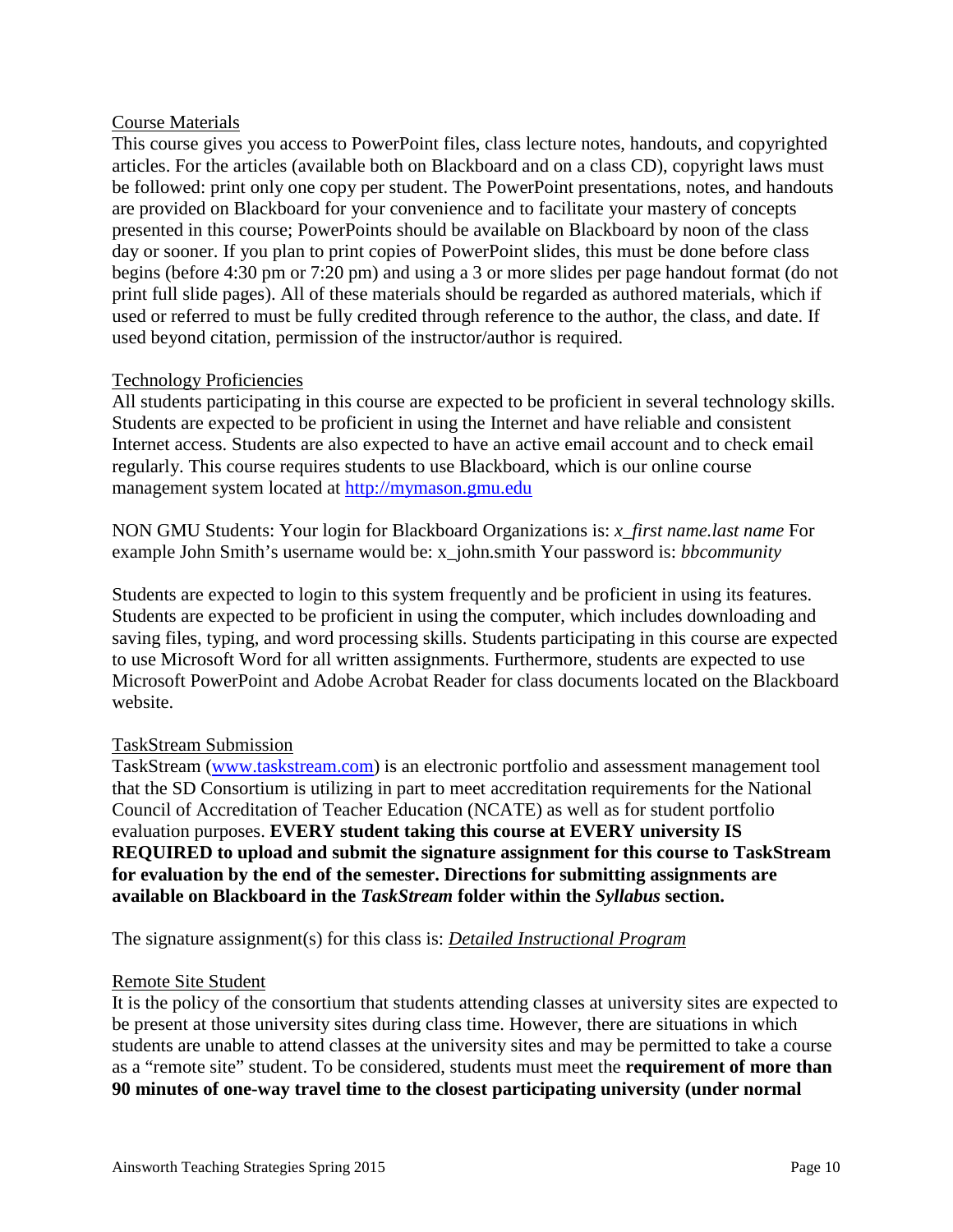**circumstance). OR have a documented medical need.** In addition, **t**here are several technology and procedural requirements that are detailed on the Consortium website:

<http://kihd.gmu.edu/sdc/> and posted on Blackboard. Students must obtain permission from both the course instructor and the consortium coordinator to be considered a remote site student. Students' continued participation as a remote site will be re-assessed each semester.

In *special* circumstances where students would otherwise miss class (in accordance to the attendance policy) students may request to participate as a remote site if they (a) have met all of technical and procedural requirements, (b) have received permission from the instructor at least *one week* prior to class, and (c) have had a successful test session with GMU tech support personnel.

### Course Facilitators

Each class will have a facilitator or assistant who will assist with the class. Learn who that person is as they will be taking role and keeping track of class participation and reporting it to me weekly. However, if you think you must miss a class, please email me ahead if at all possible (or later if need be). Because of the potential of confusion caused by people speaking at the same time in this multi-site course, it will be important to raise hands before asking questions or making comments. Along with the facilitators, I will try hard to enforce this rule and to be alert to questions from the distance sites. Facilitators will also FAX in-class written tasks following class or early the next day to me. When in class assignment forms or handouts are send the day of the class, facilitators will need to download and copy them for class members.

### Blackboard Assistance

This course requires that you be a regular email user and be able to use various features of Blackboard (sign on, download materials, hand in completed assignments electronically in the drop box). You may direct your questions about Blackboard to the facilitator at the class site as well as to email Marci Kinas Jerome (mkinas@gmu.edu). She will be the best resource. We are all learning this system together and some of us will be faster than others. Expect some snafus along the way, but please help each other out as you can. You will want to download all the required materials early in the semester or as soon as they are posted. Please note that some handouts/readings may be given to you in class that are not posted on Blackboard. Also check Blackboard for announcements. Sometimes I will place handouts for class on Blackboard and will alert you by email or in the previous class; in these cases please download and bring them to class.

All Consortium courses are recorded and archived on a video-streaming server. Students and faculty are welcome to view previous classes at [http://torrent.gmu.edu](http://torrent.gmu.edu/) and click on the link for specific class.

Student may also view the PowerPoints, communicate with the instructor, and interact with other at home students using Adobe Connect. Each consortium class has their own Adobe Connect website. To get to your Adobe Connect course site go to:

- Teaching Strategies:<http://webcon.gmu.edu/teaching/>
- Teamwork:<http://webcon.gmu.edu/teamwork/>
- Communication:<http://webcon.gmu.edu/communication/>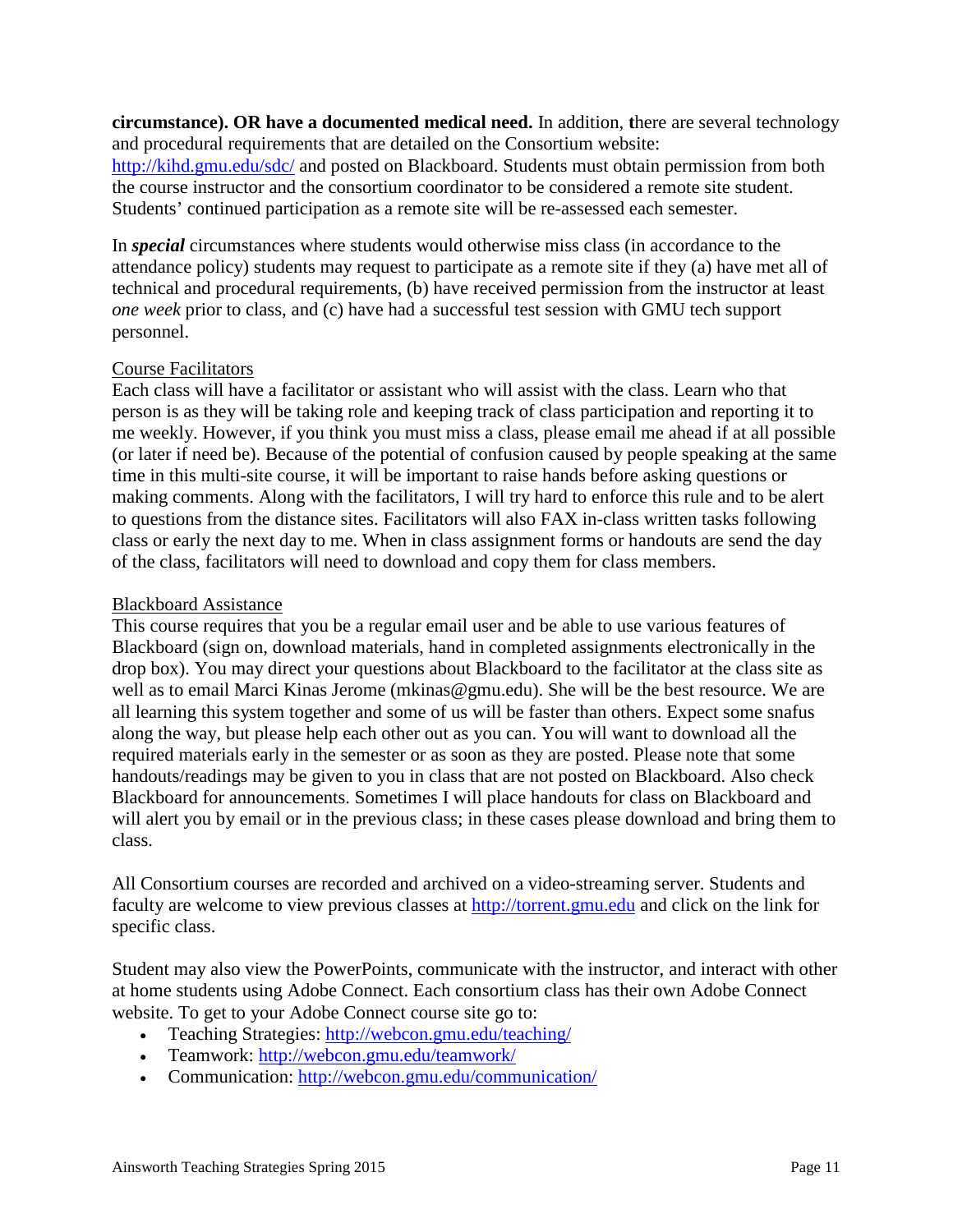You will login with the guest username (sdcguest  $@gmu.edu)$  and password (sdcsite). The first time you use Adobe Connect you may be prompted to download a plug in, it only takes a few seconds to install.

# **(GMU ONLY) POLICIES AND RESOURES FOR STUDENTS:**

# **GMU POLICIES AND RESOURES FOR STUDENTS:**

a. Students must adhere to the guidelines of the George Mason University Honor Code [See [http://oai.gmu.edu/the-mason-honor-code/\]](http://oai.gmu.edu/the-mason-honor-code/).

b. Students must follow the university policy for Responsible Use of Computing [See [http://universitypolicy.gmu.edu/policies/responsible-use-of-computing/\]](http://universitypolicy.gmu.edu/policies/responsible-use-of-computing/).

c. Students are responsible for the content of university communications sent to their George Mason University email account and are required to activate their account and check it regularly. All communication from the university, college, school, and program will be sent to students solely through their Mason email account.

d. The George Mason University Counseling and Psychological Services (CAPS) staff consists of professional counseling and clinical psychologists, social workers, and counselors who offer a wide range of services (e.g., individual and group counseling, workshops and outreach programs) to enhance students' personal experience and academic performance [See [http://caps.gmu.edu/\]](http://caps.gmu.edu/).

e. Students with disabilities who seek accommodations in a course must be registered with the George Mason University Office of Disability Services (ODS) and inform their instructor, in writing, at the beginning of the semester [See [http://ods.gmu.edu/\]](http://ods.gmu.edu/).

f. Students must follow the university policy stating that all sound emitting devices shall be turned off during class unless otherwise authorized by the instructor.

g. The George Mason University Writing Center staff provides a variety of resources and services (e.g., tutoring, workshops, writing guides, handbooks) intended to support students as they work to construct and share knowledge through writing [See [http://writingcenter.gmu.edu/\]](http://writingcenter.gmu.edu/).

# **PROFESSIONAL DISPOSITIONS**

Students are expected to exhibit professional behaviors and dispositions at all times.

# **CORE VALUES COMMITMENT**

The College of Education & Human Development is committed to collaboration, ethical leadership, innovation, research-based practice, and social justice. Students are expected to adhere to these principles. [See [http://cehd.gmu.edu/values/\]](http://cehd.gmu.edu/values/)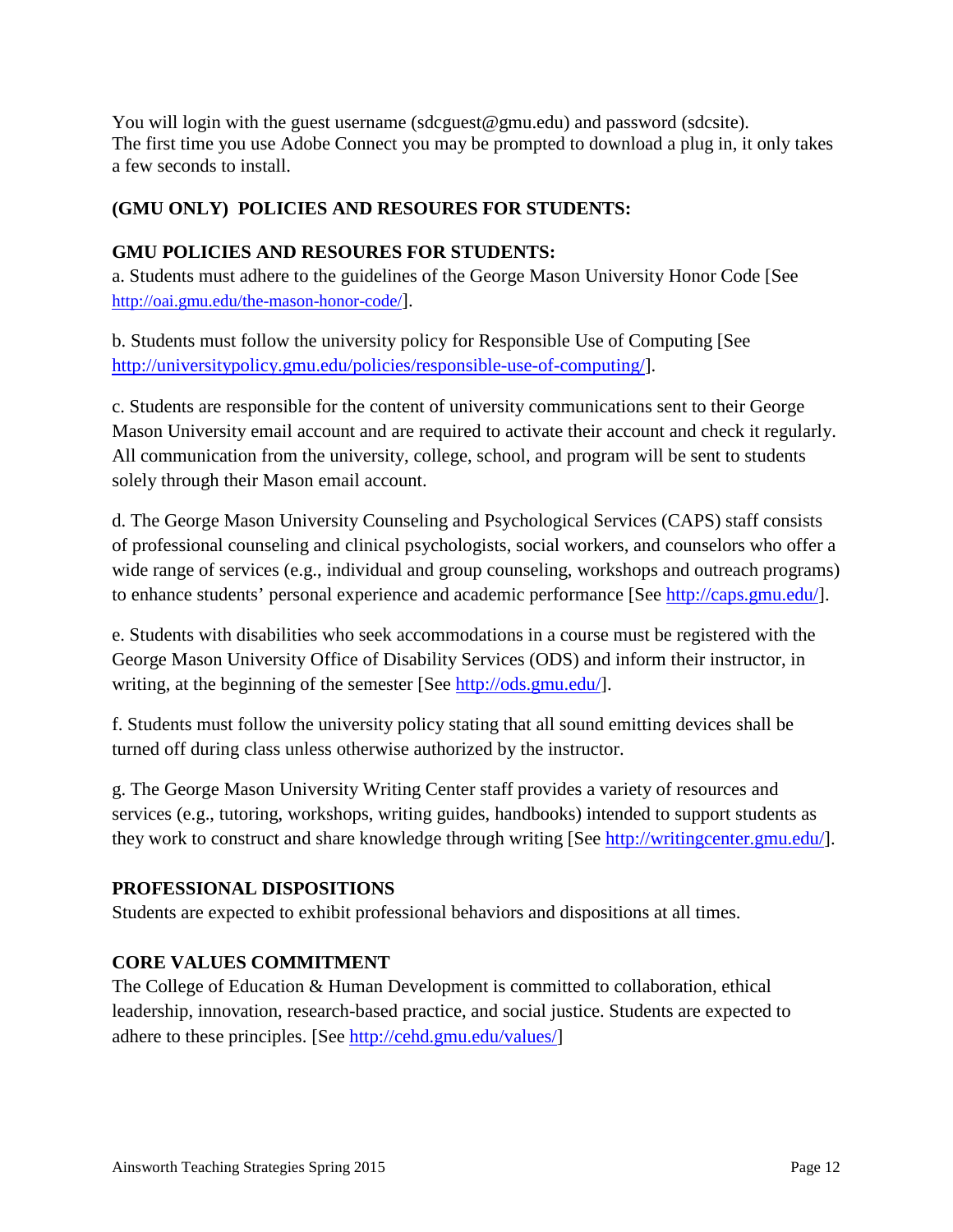For additional information on the College of Education and Human Development, Graduate School of Education, please visit our website [See [http://gse.gmu.edu/\]](http://gse.gmu.edu/)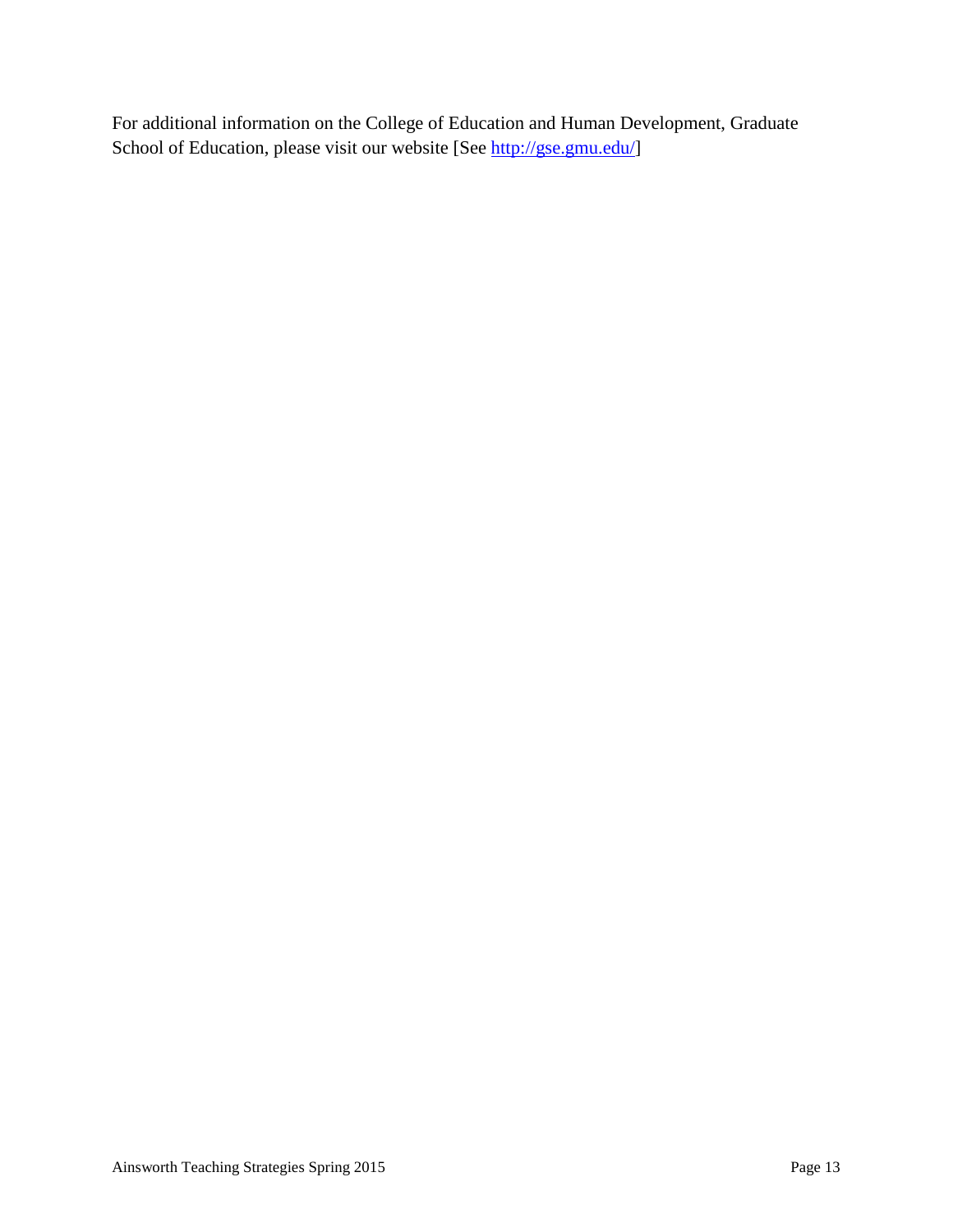|  | Class Schedule |
|--|----------------|
|--|----------------|

| <b>Week</b> | <b>Class Topic</b>                                                                  | <b>Assignment Due</b>                              | <b>Reading Assignment</b>                                                                                                                                                                                                                                                                                                                                                                          |
|-------------|-------------------------------------------------------------------------------------|----------------------------------------------------|----------------------------------------------------------------------------------------------------------------------------------------------------------------------------------------------------------------------------------------------------------------------------------------------------------------------------------------------------------------------------------------------------|
|             |                                                                                     |                                                    | (To be completed before coming to<br>class)                                                                                                                                                                                                                                                                                                                                                        |
| Jan 20      | Introduction: Nuts & Bolts<br><b>Educational Assumptions</b>                        |                                                    | none                                                                                                                                                                                                                                                                                                                                                                                               |
| Jan 27      | Writing Goals &<br><b>GMU</b> Discussion                                            | <b>Instructional Plan</b><br>Proposal (part 1) due | Snell & Brown Chapters 1 & 3                                                                                                                                                                                                                                                                                                                                                                       |
| Feb 3       | Data<br>Collection/Assessments &<br><b>VCU/NSU/RU Discussion</b>                    |                                                    | Snell & Brown Chapter 5                                                                                                                                                                                                                                                                                                                                                                            |
| Feb 10      | General strategies and<br>organizing your<br>classroom for effective<br>instruction |                                                    | Snell & Brown Chapter 5                                                                                                                                                                                                                                                                                                                                                                            |
| Feb 17      | <b>Instructional Strategies:</b><br>building lessons & Units                        |                                                    | Spooner, Browder and Mims<br>Chapter 4 (on BB)                                                                                                                                                                                                                                                                                                                                                     |
| Feb 24      | Designing effective<br>lessons                                                      |                                                    | Schmoker, M. (2012) The Stunning<br>power of good, traditional lessons<br>(on BB)                                                                                                                                                                                                                                                                                                                  |
| March<br>3  | Communication                                                                       | <b>Instructional Plan</b><br>part 2 due            | Snell & Brown Chapter 12                                                                                                                                                                                                                                                                                                                                                                           |
| March<br>10 | Spring Break-No class                                                               |                                                    |                                                                                                                                                                                                                                                                                                                                                                                                    |
| March<br>17 | <b>Instructional Strategies:</b><br>general/science/<br>Reading                     |                                                    | Spooner, F., Knight, V. F.,<br>Browder, D. M., & Smith, B. R.<br>(2011). Evidence-based practice<br>for teaching academics to students<br>with severe developmental<br>disabilities.<br>Spooner, F., Knight, V.,<br>Browder, D., Jimenez, B., &<br>DiBiase, W. (2011). Evaluating<br>evidence-based practice in teaching<br>science content to students with<br>severe developmental disabilities. |
| March<br>24 | <b>Instructional Strategies:</b><br>Math                                            |                                                    | Snell & Brown Chapter 13                                                                                                                                                                                                                                                                                                                                                                           |
| March<br>31 | <b>Instructional Strategies:</b><br>Life skills                                     |                                                    | Snell & Brown Chapter 10<br>Bouck, E.C., & Joshi, G. (2012).<br>Functional curriculum and students<br>with mild intellectual disability:<br>Exploring postschool outcomes<br>through the NLTS2                                                                                                                                                                                                     |